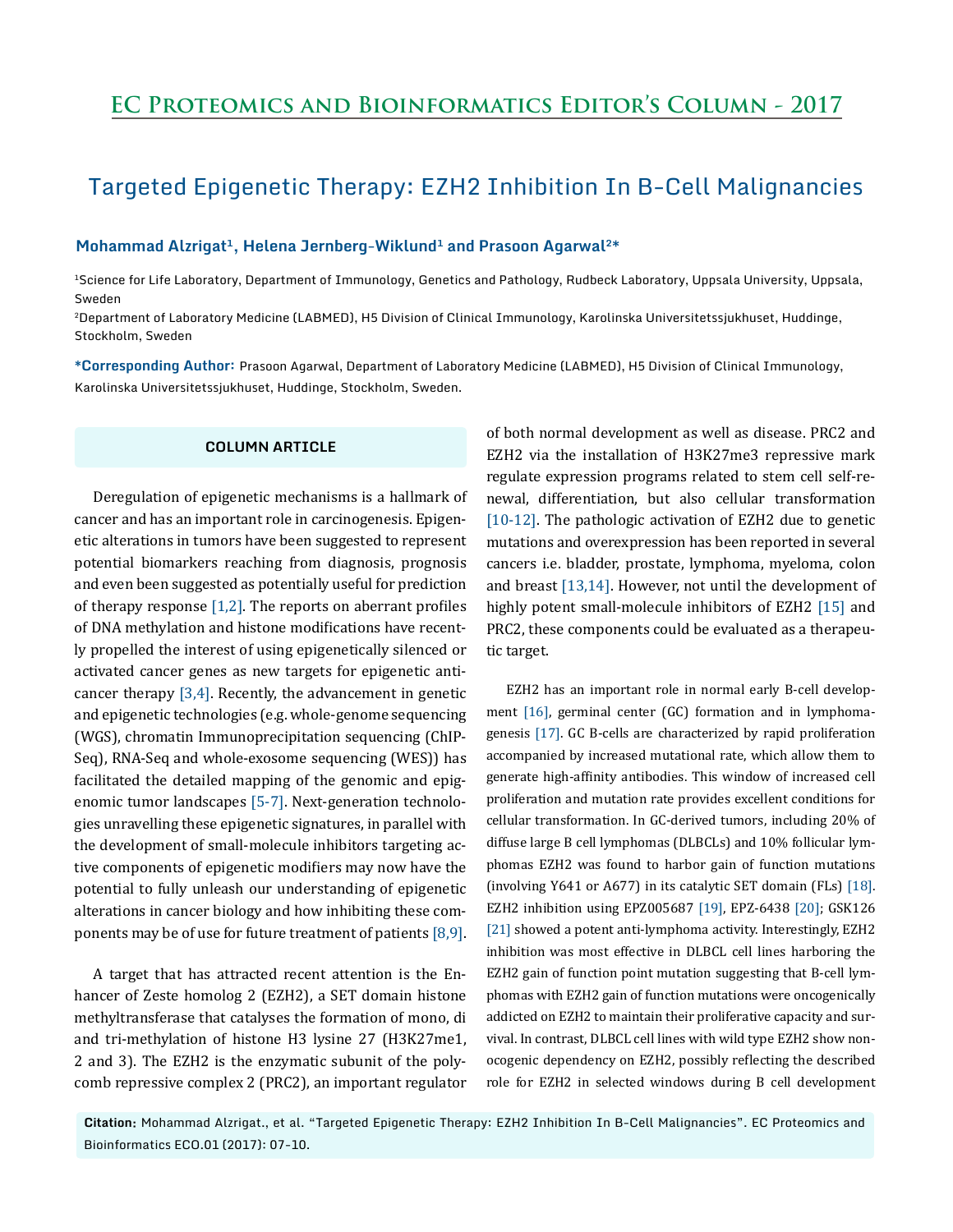[21,22]. EZH2 was found to support GC hyperplasia and lymphomagenesis via repressing the expression of genes constituting negative regulators of the cell cycle CDKN1A/p21 and CDKN1B/p27, the anti-apoptotic BCL2 and differentiation-related genes, including PRDM1 and IRF4 [17,22]. As a consequence, pharmacological EZH2 inhibition reduced GC hyperplasia, cellular proliferation and tumor growth both *in vitro* and *in vivo* by inducing of cell cycle arrest and terminal differentiation [22]. The current status of the EZH2 inhibitor E7438 (a derivative of EPZ-6438) is in phase I/II clinical trials as a single agent in subjects with B-cell lymphomas [\(https://clinicaltrials.gov/ct2/show/NCT01897571](https://clinicaltrials.gov/ct2/show/NCT01897571)).

Multiple Myeloma is a tumor of the antibody producing plasma cells (PCs), thus it represents the far end spectrum of differentiation reflected in B-cell malignancies. MM is a genetically heterogeneous tumor characterized by the clonal expansion of malignant PCs in the bone marrow, which leads to clinical features among others i.e. bone marrow destruction and failure [23,24,25]. Already in 2005, EZH2 was suggested to be a potential oncogene in MM based on the fact that EZH2 was found to be overexpressed in malignant PCs as compared to normal BM PCs. EZH2 demonstrated oncogenic activity *in vivo,* this activity being dependent on its methyltransferase activity [26]. Recently, we and others have provided experimental and functional proof- of- concept that pharmacological inhibition of EZH2 using small-molecule specific chemical inhibitors have anti-myeloma effects and may now be considered for further experiment to elucidate this as a potential therapeutic strategy in MM [27,28]. Using ChIP-seq we provided for the first time a unique epigenomic profile of H3K27me3, bivalent and H3K4me3 targets in CD138+ PCs derived from MM patients. Underpinning the clinical relevance of this finding, the expression pattern of H3K27me3-marked genes correlated with poor patient survival [27]. Pharmacological inhibition of EZH2 by small molecular inhibitors [29] showed a decrease of the global levels of H3K27me3 and a set of reactivated genes such as ID2, ID3, and SOX2 in parallel to induced apoptosis [27]. These findings highlight EZH2 and the PRC2 as a promising complex for selective targeting and pave the way for studies evaluating the use of EZH2 inhibitors as MM therapeutic agents by *in vivo* experiments with these inhibitors alone or in combination with current treatment regimens.

Of particular importance, both MM [27] and B-cell lymphoma [22] studies report on the increase in the number of bivalent chromatin domains in malignant cells as compared with normal counterpart cells. Bivalent chromatin domains are marked by the transcription repressive H3K27me3 and permissive H3K4me3 marks. The co-existence of both marks may make these domains poised to be transcriptionally activated upon inhibition by epigenetic modifiers. Thus, bivalent genes should be preferred targets for gene activation mediated by pharmaceutical compounds directed to epigenetic modifiers. Indeed, studies in MM as well as in B-cell lymphoma [22,27] have confirmed that EZH2 inhibition mainly reactivates the expression of a set of bivalent genes with anti-tumor activity (Figure 1).



**Figure 1:** EZH2 enhances ceullar transformation via the formation of bivalent chromatin domains. EZH2 is the enzymatic subunit of PRC2 complex and its activity is dependent on other subunits. EZH2 installs H3K27me3 mark, which represses gene transcription alone or in combination with other histone marks. H3K27me3 and H3K4me3 form bivalent chromatin domains, which are repressed but ready to be transcribed upon stimulation. Whether H3K27me3 and H3K4me3 are located on the same H3 protein or on different H3 histones is not well understood. EZH2 activation due to genetic mutations or overexpression enhances gene repression via H3K27me3 mark and thus promotes transformation. EZH2 via the formation of bivalent domains represses genes with potential tumor suppressor functions, which get reactivated upon EZH2 inhibition. One possible hypothesis is that histone acetylation replaces trimethylation at Lys 27 at H3 upon EZH2 inhibition, which further support transcriptional activation of tumor suppressor genes.

**Citation:** Mohammad Alzrigat., et al. "Targeted Epigenetic Therapy: EZH2 Inhibition In B-Cell Malignancies". EC Proteomics and Bioinformatics ECO.01 (2017): 07-10.

08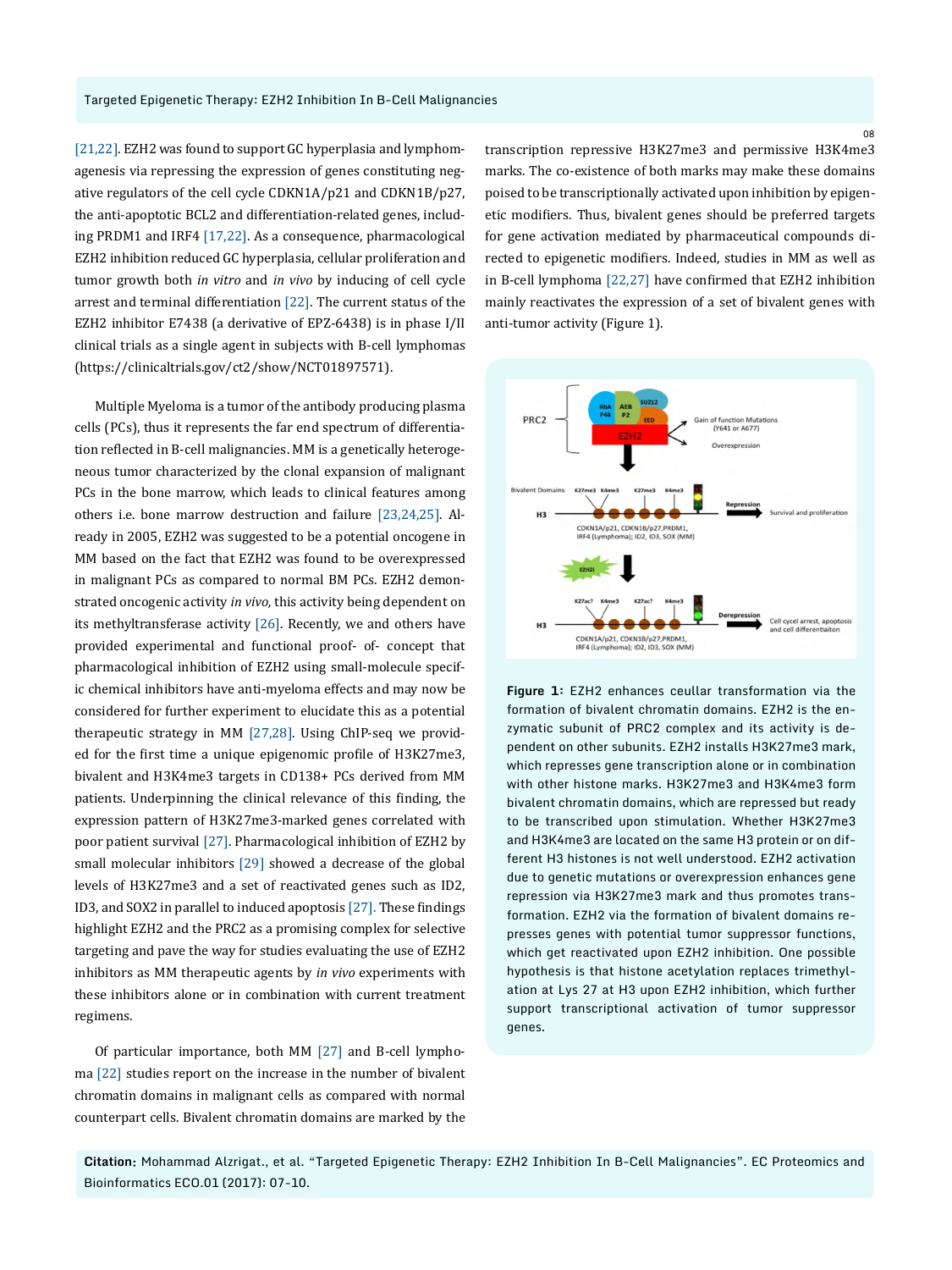Targeted Epigenetic Therapy: EZH2 Inhibition In B-Cell Malignancies

Here we highlight the importance of new technologies unravelling epigenetic signatures and the development of small-molecule inhibitors targeting active components of epigenetic modifiers to unleash our understanding of the role of epigenetic alterations in cancer biology. Epigenetic modifiers and epigenetically silenced genes may be potential targets in cancer treatment and especially EZH2 has been reported as a potential target in B-cell lymphoma and multiple myeloma. EZH2 may be mutated for gain of function, but the upregulated expression has also been reported in tumors including MM [26,30] breast, bladder, melanoma, and prostate [31]. It will now be a challenging task to unravel the role of EZH2 and bivalent chromatin domains in carcinogenesis of tumors dependent on EZH2, and to evaluate the potential use of EZH2 inhibitors in models of these tumors. Still relatively unexplored, more studies are needed to translate the use of these inhibitors to clinical practice.

## **BIBLIOGRAPHY**

- 1. [Wilting RH and JH Dannenberg. "Epigenetic mechanisms in](https://www.ncbi.nlm.nih.gov/pubmed/22356866) [tumorigenesis, tumor cell heterogeneity and drug resistance".](https://www.ncbi.nlm.nih.gov/pubmed/22356866) *[Drug Resistance Updates](https://www.ncbi.nlm.nih.gov/pubmed/22356866)* 15(1-2) (2012): 21-38.
- 2. Schnekenburger M., *et al.* ["Epigenetic alterations as a univer](https://www.ncbi.nlm.nih.gov/pubmed/26303418)[sal feature of cancer hallmarks and a promising target for](https://www.ncbi.nlm.nih.gov/pubmed/26303418) personalized treatments". *[Current Topics in Medicinal Chem](https://www.ncbi.nlm.nih.gov/pubmed/26303418)istry* [16.7 \(2016\): 745-776.](https://www.ncbi.nlm.nih.gov/pubmed/26303418)
- 3. [Baylin SB and PA Jones. "A decade of exploring the cancer](http://www.nature.com/nrc/journal/v11/n10/full/nrc3130.html) [epigenome - biological and translational implications".](http://www.nature.com/nrc/journal/v11/n10/full/nrc3130.html) *Na[ture Reviews Cancer](http://www.nature.com/nrc/journal/v11/n10/full/nrc3130.html)* 11(10): 726-734.
- 4. Oike T., *et al.* ["Chromatin-regulating proteins as targets for](https://www.ncbi.nlm.nih.gov/pubmed/24522270) cancer therapy". *[Journal of Radiation Research](https://www.ncbi.nlm.nih.gov/pubmed/24522270)* 55.4 (2014): [613-628.](https://www.ncbi.nlm.nih.gov/pubmed/24522270)
- 5. Bea S., *et al.* ["Landscape of somatic mutations and clonal evo](https://www.ncbi.nlm.nih.gov/pubmed/24145436)lution in mantle cell lymphoma." *[Proceedings of the National](https://www.ncbi.nlm.nih.gov/pubmed/24145436) [Academy of Sciences USA](https://www.ncbi.nlm.nih.gov/pubmed/24145436)* 110.45 (2013): 18250-18255.
- 6. Plass C., *et al.* ["Mutations in regulators of the epigenome and](https://www.ncbi.nlm.nih.gov/pubmed/24105274) [their connections to global chromatin patterns in cancer".](https://www.ncbi.nlm.nih.gov/pubmed/24105274) *Na[ture Reviews Genetics](https://www.ncbi.nlm.nih.gov/pubmed/24105274)* 14.11 (2013): 765-780.
- 7. Zhao B., *et al.* ["The NF-kappaB genomic landscape in lympho](https://www.ncbi.nlm.nih.gov/pubmed/25159142)blastoid B cells". *Cell Reports* [8.5 \(2014\).: 1595-1606.](https://www.ncbi.nlm.nih.gov/pubmed/25159142)
- 8. Woollard PM., *et al.* ["The application of next-generation se](https://www.ncbi.nlm.nih.gov/pubmed/21440664)[quencing technologies to drug discovery and development".](https://www.ncbi.nlm.nih.gov/pubmed/21440664)  *Drug Discovery Today* [16\(11-12\) \(2011\).: 512-519.](https://www.ncbi.nlm.nih.gov/pubmed/21440664)
- 9. [Jones PA. "At the tipping point for epigenetic therapies in can](https://www.ncbi.nlm.nih.gov/pubmed/24382384)cer". *[Journal of Clinical Investigation](https://www.ncbi.nlm.nih.gov/pubmed/24382384)* 124.1 (2014): 14-16.
- 10. Cao R., *et al.* ["Role of histone H3 lysine 27 methylation in Poly](https://www.ncbi.nlm.nih.gov/pubmed/12351676)comb-group silencing". *Science* [298.5595 \(2002\): 1039-1043.](https://www.ncbi.nlm.nih.gov/pubmed/12351676)
- 11. [Margueron R and D Reinberg. "The Polycomb complex PRC2](https://www.ncbi.nlm.nih.gov/pubmed/21248841)  and its mark in life". *Nature* [469.7330 \(2011\): 343-349.](https://www.ncbi.nlm.nih.gov/pubmed/21248841)
- 12. [Di Croce L and K Helin. "Transcriptional regulation by Poly](https://www.nature.com/nsmb/journal/v20/n10/full/nsmb.2669.html)comb group proteins". *[Nature Structural and Molecular Biolo](https://www.nature.com/nsmb/journal/v20/n10/full/nsmb.2669.html)gy* [20.10 \(2013\): 1147-1155.](https://www.nature.com/nsmb/journal/v20/n10/full/nsmb.2669.html)
- 13. [Simon JA and CA Lange. "Roles of the EZH2 histone methyl](https://www.ncbi.nlm.nih.gov/pubmed/18723033)[transferase in cancer epigenetics".](https://www.ncbi.nlm.nih.gov/pubmed/18723033) *Mutation Research* 647(1- [2\) \(2008\): 21-29.](https://www.ncbi.nlm.nih.gov/pubmed/18723033)
- 14. [Chase A and NC Cross. "Aberrations of EZH2 in cancer".](https://www.ncbi.nlm.nih.gov/pubmed/21367748) *Clinical Cancer Research* [17.9 \(2011\): 2613-2618.](https://www.ncbi.nlm.nih.gov/pubmed/21367748)
- 15. Xu B., *et al*[. "Targeting EZH2 and PRC2 dependence as novel](https://www.ncbi.nlm.nih.gov/pubmed/26027790)  anticancer therapy". *[Experimental Hematology](https://www.ncbi.nlm.nih.gov/pubmed/26027790)* 43.8 (2015): [698-712.](https://www.ncbi.nlm.nih.gov/pubmed/26027790)
- 16. Su IH., *et al*[. "Ezh2 controls B cell development through his](https://www.ncbi.nlm.nih.gov/pubmed/12496962)[tone H3 methylation and Igh rearrangement".](https://www.ncbi.nlm.nih.gov/pubmed/12496962) *Nature Immunology* [4.2 \(2003\): 124-131.](https://www.ncbi.nlm.nih.gov/pubmed/12496962)
- 17. Velichutina I., *et al* [\(2010\). "EZH2-mediated epigenetic silenc](https://www.ncbi.nlm.nih.gov/pubmed/20736451)[ing in germinal center B cells contributes to proliferation and](https://www.ncbi.nlm.nih.gov/pubmed/20736451)  lymphomagenesis". *Blood* [116.24: 5247-5255.](https://www.ncbi.nlm.nih.gov/pubmed/20736451)
- 18. Morin RD., *et al*[. "Somatic mutations altering EZH2 \(Tyr641\)](https://www.ncbi.nlm.nih.gov/pubmed/20081860)  [in follicular and diffuse large B-cell lymphomas of germi](https://www.ncbi.nlm.nih.gov/pubmed/20081860)nal-center origin". *Nature Genetics* [42.2 \(2010\): 181-185.](https://www.ncbi.nlm.nih.gov/pubmed/20081860)
- 19. Knutson SK., *et al*[. "A selective inhibitor of EZH2 blocks](https://www.ncbi.nlm.nih.gov/pubmed/23023262)  [H3K27 methylation and kills mutant lymphoma cells".](https://www.ncbi.nlm.nih.gov/pubmed/23023262) *Nature Chemical Biology* [8.11 \(2012\): 890-896.](https://www.ncbi.nlm.nih.gov/pubmed/23023262)
- 20. Knutson SK., *et al*[. "Selective inhibition of EZH2 by EPZ-6438](https://www.ncbi.nlm.nih.gov/pubmed/24563539)  [leads to potent antitumor activity in EZH2-mutant non-Hod](https://www.ncbi.nlm.nih.gov/pubmed/24563539)gkin lymphoma". *[Molecular Cancer Therapeutics](https://www.ncbi.nlm.nih.gov/pubmed/24563539)* 13.4 (2014): [842-854.](https://www.ncbi.nlm.nih.gov/pubmed/24563539)
- 21. McCabe MT., *et al*[. "EZH2 inhibition as a therapeutic strate](https://www.ncbi.nlm.nih.gov/pubmed/23051747)[gy for lymphoma with EZH2-activating mutations".](https://www.ncbi.nlm.nih.gov/pubmed/23051747) *Nature* [492.7427 \(2012\): 108-112.](https://www.ncbi.nlm.nih.gov/pubmed/23051747)
- 22. Beguelin W., *et al*[. "EZH2 is required for germinal center](https://www.ncbi.nlm.nih.gov/pubmed/23680150)  [formation and somatic EZH2 mutations promote lymphoid](https://www.ncbi.nlm.nih.gov/pubmed/23680150)  transformation". *Cancer Cell* [23.5 \(2013\): 677-692.](https://www.ncbi.nlm.nih.gov/pubmed/23680150)

**Citation:** Mohammad Alzrigat., et al. "Targeted Epigenetic Therapy: EZH2 Inhibition In B-Cell Malignancies". EC Proteomics and Bioinformatics ECO.01 (2017): 07-10.